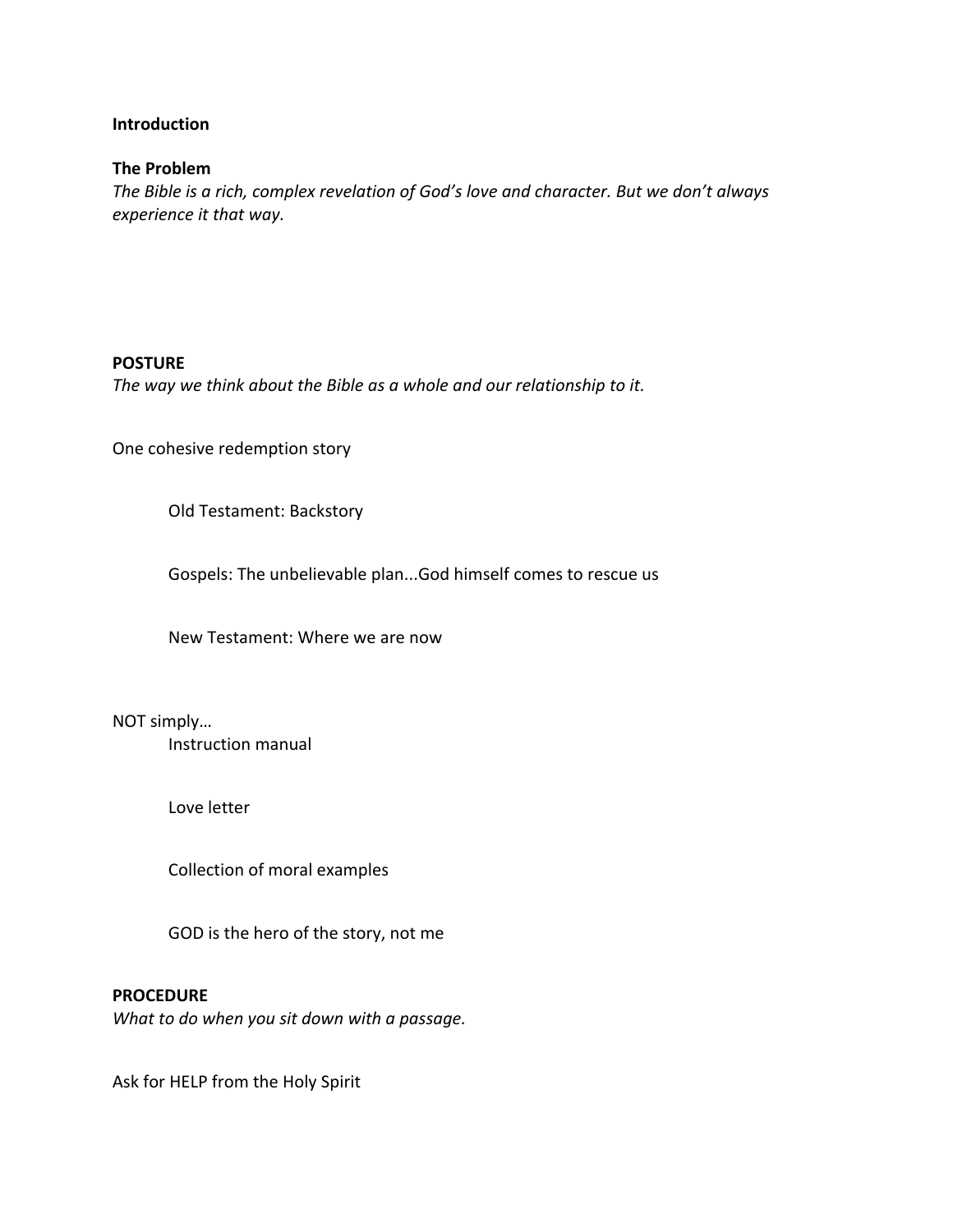Be in COMMUNITY

Keep in mind the CONTEXT (kind of book, place in book, place in bigger story)

Read REPEATEDLY and CAREFULLY

Think about BIG IDEAS to keep from blowing details out of proportion

# FALLEN CONDITION and REDEMPTIVE SOLUTION

- o FALLEN CONDITION: The result of the fall in your heart or in your world
	- § "What does the passage reveal about my brokenness that requires the redemptive work of Christ?"
- o REDEMPTIVE SOLUTION: How God provides in light of our brokenness
	- § Not "do better"
	- § "How does this passage point me to Christ?"

RESPONSE, not just application

PRACTICE: Psalm 65

- Context
- Read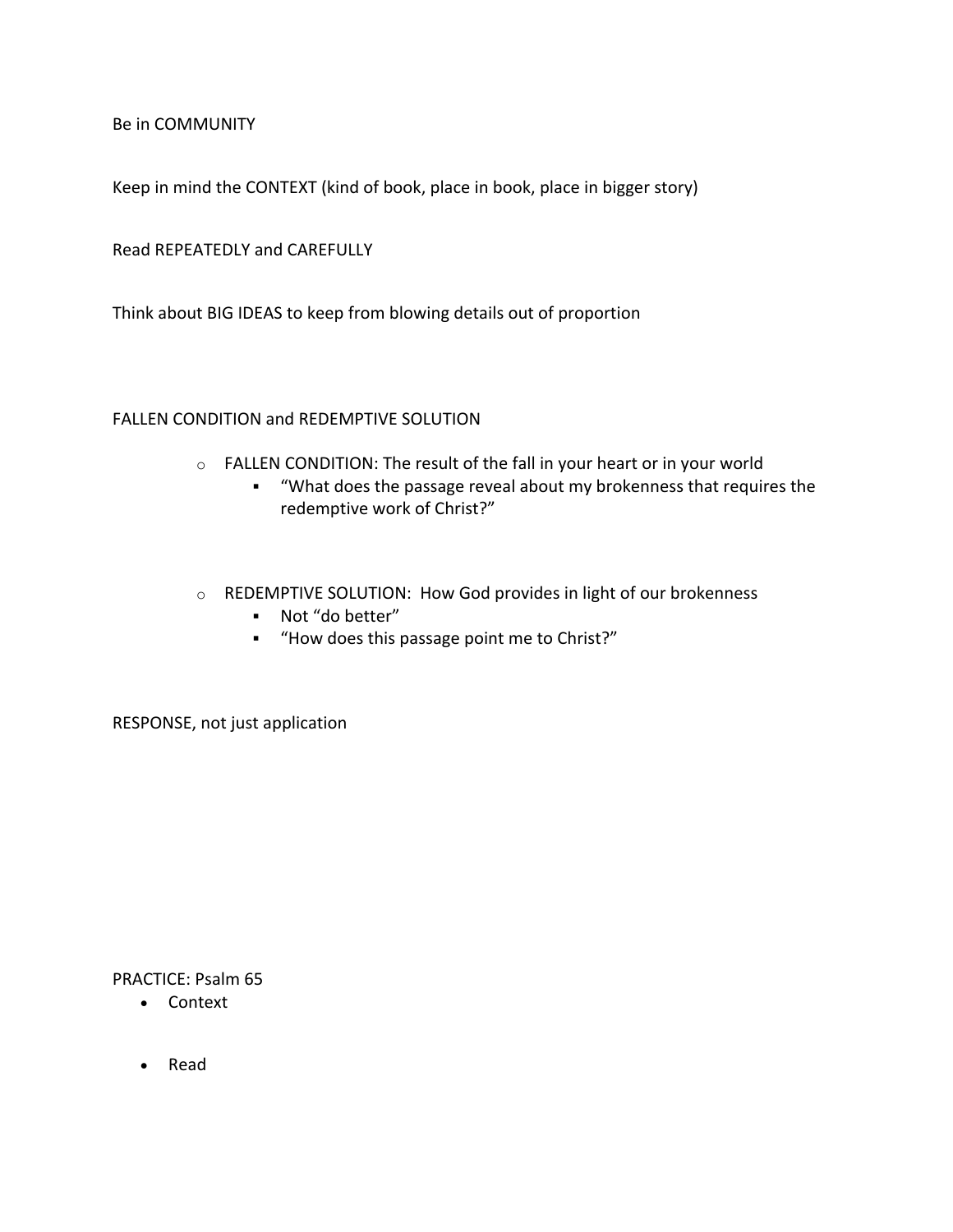- Observe?
- FALLEN CONDITION?
- REDEMPTIVE SOLUTION?
- RESPONSE?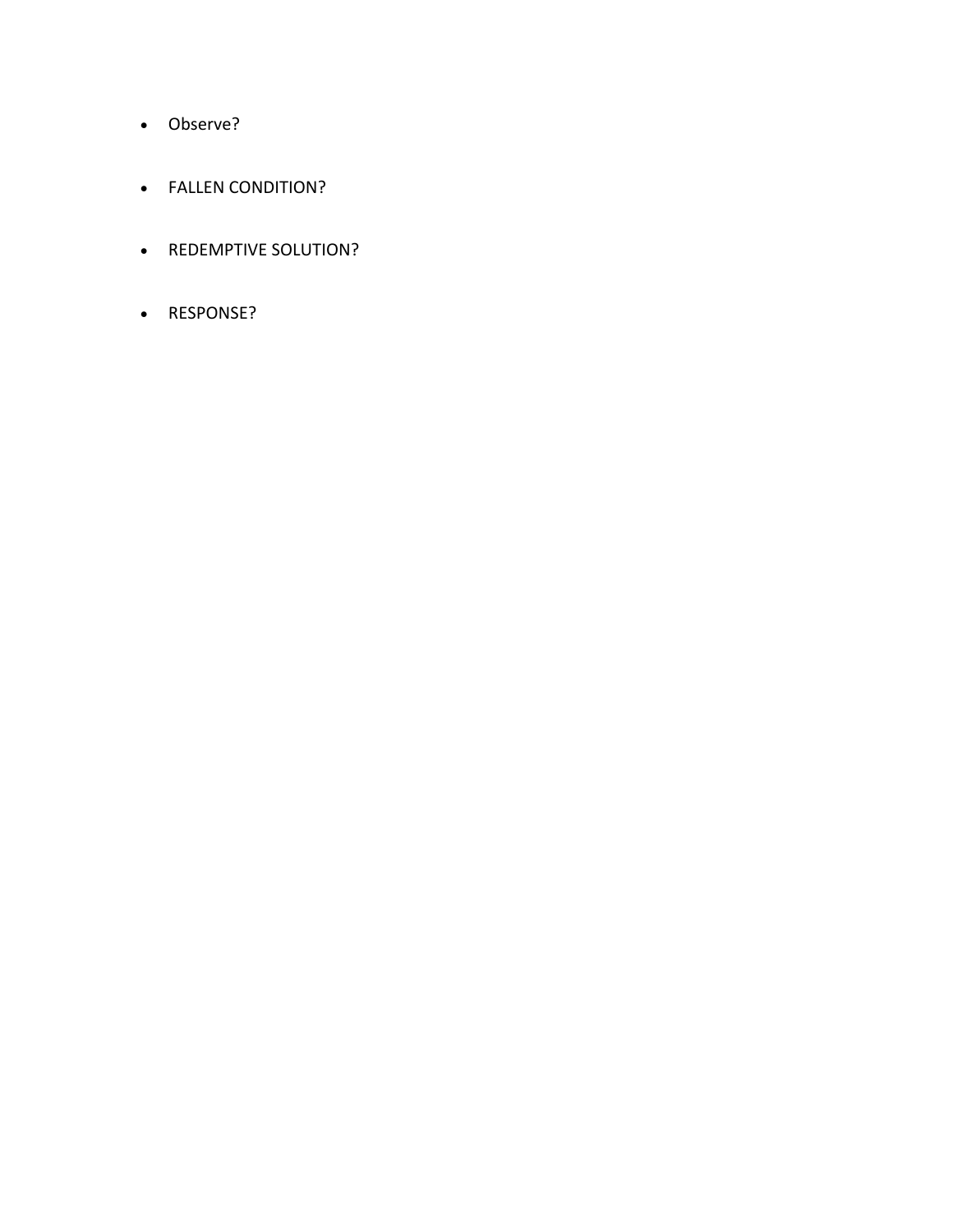#### **Eph. 4:25-32**

**<sup>25</sup>** Therefore, having put away falsehood, let each one of you speak the truth with his neighbor, for we are members one of another. **<sup>26</sup>**Be angry and do not sin; do not let the sun go down on your anger, **<sup>27</sup>** and give no opportunity to the devil. **<sup>28</sup>** Let the thief no longer steal, but rather let him labor, doing honest work with his own hands, so that he may have something to share with anyone in need. **<sup>29</sup>** Let no corrupting talk come out of your mouths, but only such as is good for building up, as fits the occasion, that it may give grace to those who hear. **<sup>30</sup>** And do not grieve the Holy Spirit of God, by whom you were sealed for the day of redemption. **<sup>31</sup>** Let all bitterness and wrath and anger and clamor and slander be put away from you, along with all malice. **<sup>32</sup>**Be kind to one another, tenderhearted, forgiving one another, as God in Christ forgave you.

#### **things to look for**

Key words/phrases connectives contrasts comparisons repetition lists advice commands warnings promises reasons results cause/effect progression of ideas illustrations images metaphors questions grammar tone cultural discontinuities other Scripture pivot point literary structure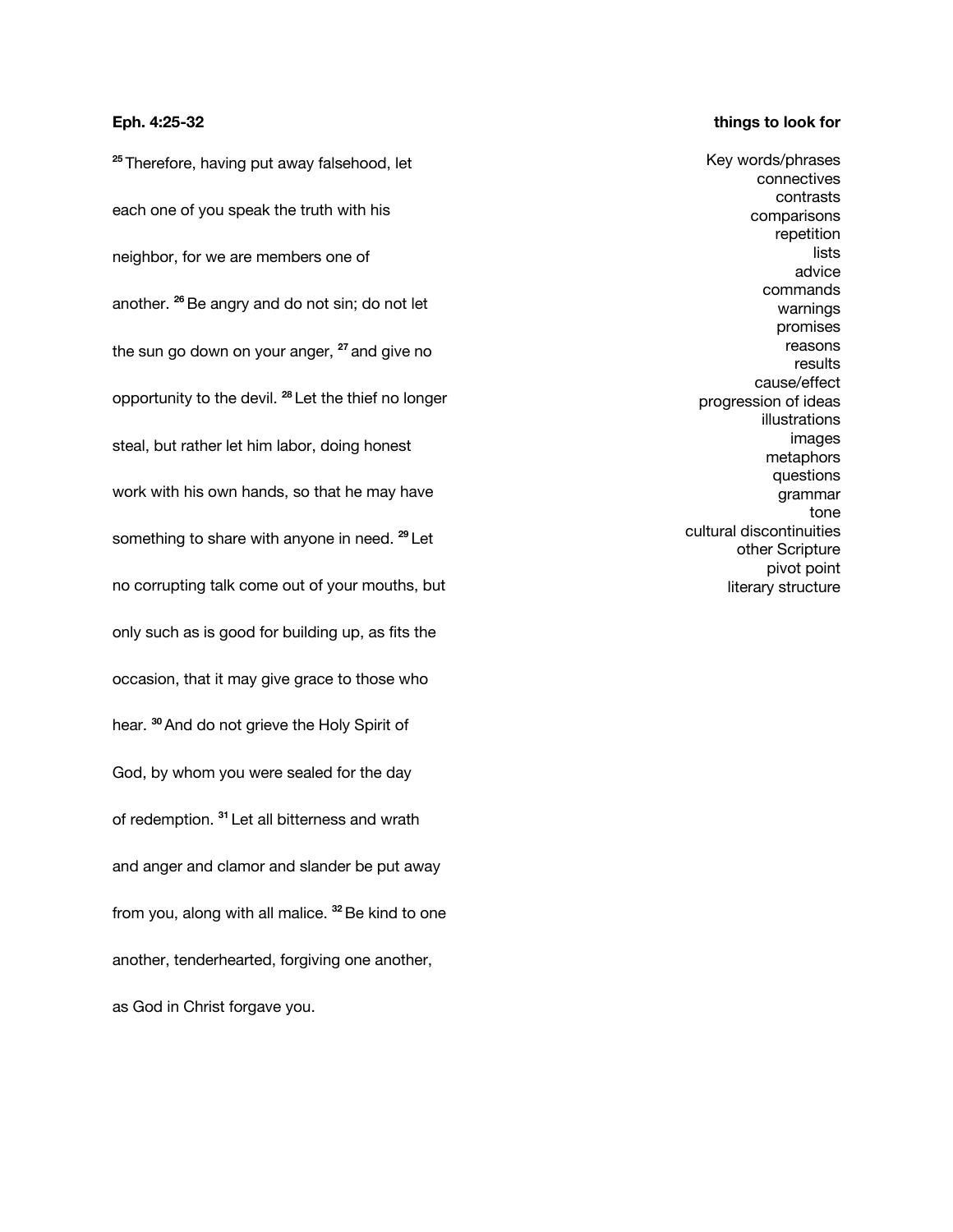#### **Psalm 65**

#### **things to look for**

**1** Praise is due to you, O God, in Zion, and to you shall vows be performed. **<sup>2</sup>** O you who hear prayer, to you shall all flesh come. **<sup>3</sup>** When iniquities prevail against me, you atone for our transgressions. **<sup>4</sup>**Blessed is the one you choose and bring near, to dwell in your courts! We shall be satisfied with the goodness of your house, the holiness of your temple! **<sup>5</sup>**By awesome deeds you answer us with righteousness, O God of our salvation, the hope of all the ends of the earth and of the farthest seas; **<sup>6</sup>** the one who by his strength established the mountains, being girded with might; <sup>7</sup> who stills the roaring of the seas, the roaring of their waves, the tumult of the peoples, **<sup>8</sup>** so that those who dwell at the ends of the earth are in awe at your signs. You make the going out of the morning and the evening to shout for joy. **<sup>9</sup>** You visit the earth and water it; you greatly enrich it; the river of God is full of water; you provide their grain, for so you have prepared it. **<sup>10</sup>** You water its furrows abundantly, settling its ridges, softening it with showers, and blessing its growth. **<sup>11</sup>** You crown the year with your bounty; your wagon tracks overflow with abundance. **<sup>12</sup>** The pastures of the wilderness overflow, the hills gird themselves with joy, **<sup>13</sup>** the meadows clothe themselves with flocks, the valleys deck themselves with grain, they shout and sing together for joy.

Key words/phrases connectives contrasts comparisons repetition lists advice commands warnings promises reasons results cause/effect progression of ideas illustrations images metaphors questions grammar tone cultural discontinuities other Scripture pivot point literary structure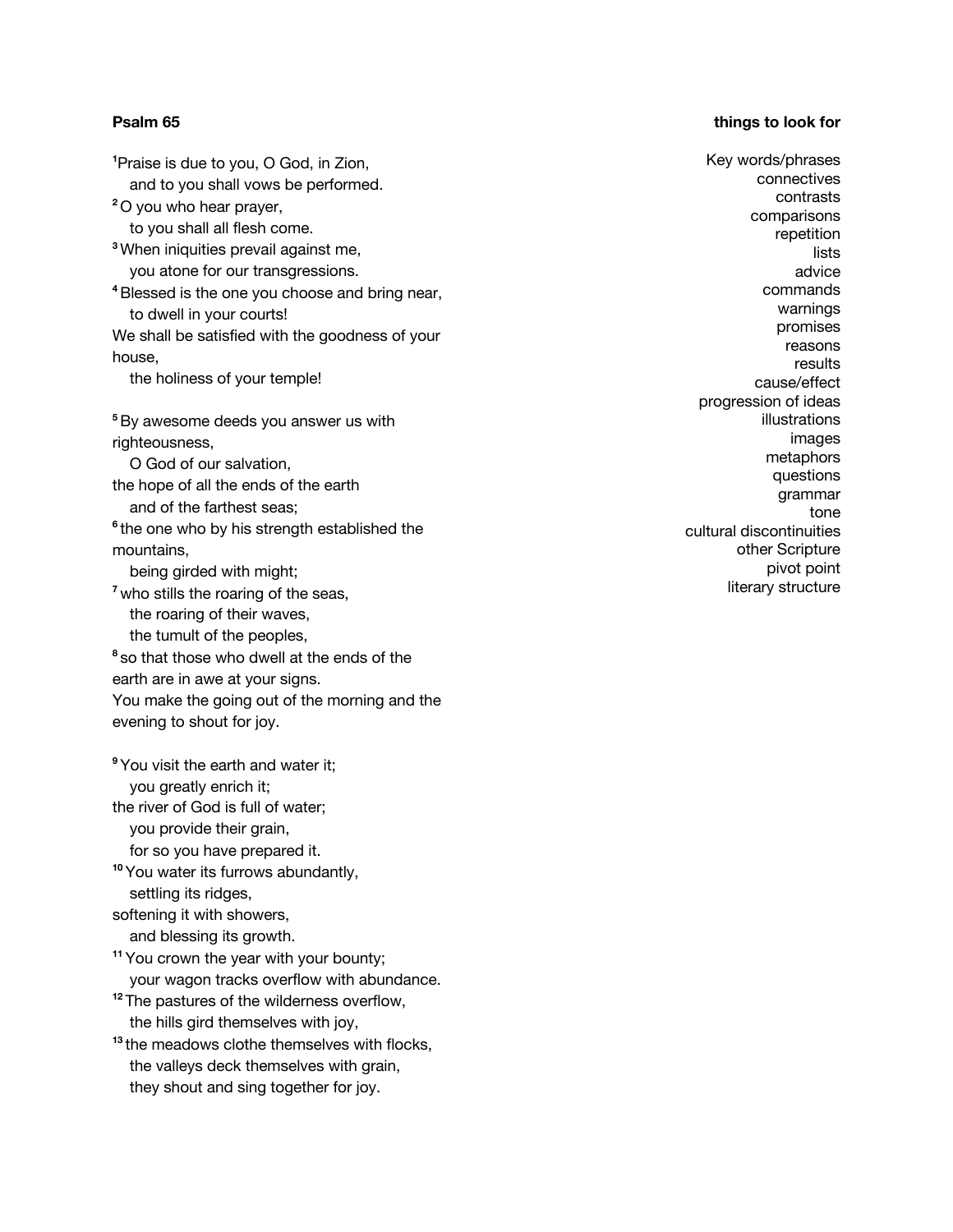# HEARING THE USIC GOSPEL *Christ-Centered Bible Study*

by Keith E. Johnson, Ph.D.

Imagine you see a guy sitting in a chair and listening to music on his iPod.<sup>1</sup> Rhythmically, he's tapping his foot, drumming his thighs, jutting his chin out, swaying to the beat, and pursing his lips like Mick Jagger or someone. His entire body moves in response to what his ears are hearing. It's obvious that he's enjoying himself and listening to a pretty good song.

A few minutes later, one of his friends enters the room. Seeing the guy listening to the music and impersonating Mick Jagger, he thinks, That looks like fun. I think I'll try that. So he sits down next to him and begins to imitate him. Awkwardly at first, he tries drumming his thighs, jutting his chin out, and swaying to the music just like the guy with the iPod. With a little practice, he begins to catch onto it. By watching and trying, he begins to mirror the other guy's actions pretty closely. But although he eventually gets better at keeping time, he concludes that it's not as much fun or as easy as it initially seemed (especially the chin jut—very difficult to do when you're not actually hearing the music).

After a while, a third person enters the room and watches this scene. What does he see? Two people apparently doing the same thing, apparently listening to the same thing. Is there a difference? Absolutely. The first guy hears the music and his actions are a natural response to the music's rhythm and melody. The second guy is merely imitating the outward actions. He's not listening to anything.

There's an important spiritual parallel here. The dance (outward actions) represents the Christian life, while the music represents the grace of the gospel. Though we have come to know Christ through grace, we are often like the person in the story who tries to perform the dance without hearing the music. Our spiritual life is reduced to a series of

dance steps—external behaviors and activities—devoid of God's animating and transforming power. God's desire is not to get us to do the dance but to get us to hear the music of the gospel, with the dance (godly actions, character, and activities) flowing naturally from it.

The term gospel literally means "good news." In the New Testament, the gospel encompasses not only the forgiveness of sins but also everything else that God has done for us in Christ (adoption, reconciliation, justification, and so forth). What follows in this article is a brief reflection on how to tune in to the music of the gospel, listening for its rhythm as you read the Scriptures.

## Understanding the Redemptive Focus of Scripture

We all have a proclivity to perform—to act in ways we are expected to act in order to receive the affirmation we crave. We also, perhaps through years of schooling, have come to believe that what matters most is not the process of growth or learning but what we get for grades, how well we perform on SATs, what we produce. Whatever the baggage, whatever its origins, it's there. And it can lead us to look to the Bible and see nothing more than a collection of ethical directives instructing us in how to live. But to read Scripture in this way is to reduce it to dance steps—the dos and don'ts of the Christian life—and to miss the melody entirely. To hear the music of the gospel, we need to understand how God intends his Word to function in our lives.

The writer of Hebrews gives us a push in the right direction. In chapter 4 he urges his readers not to harden their hearts and miss the rest that God has provided in Christ (Hebrews 4:1-11). He closes with the following statement: "For the word of God is living and active, sharper than any twoedged sword, piercing to the division of soul and of spirit,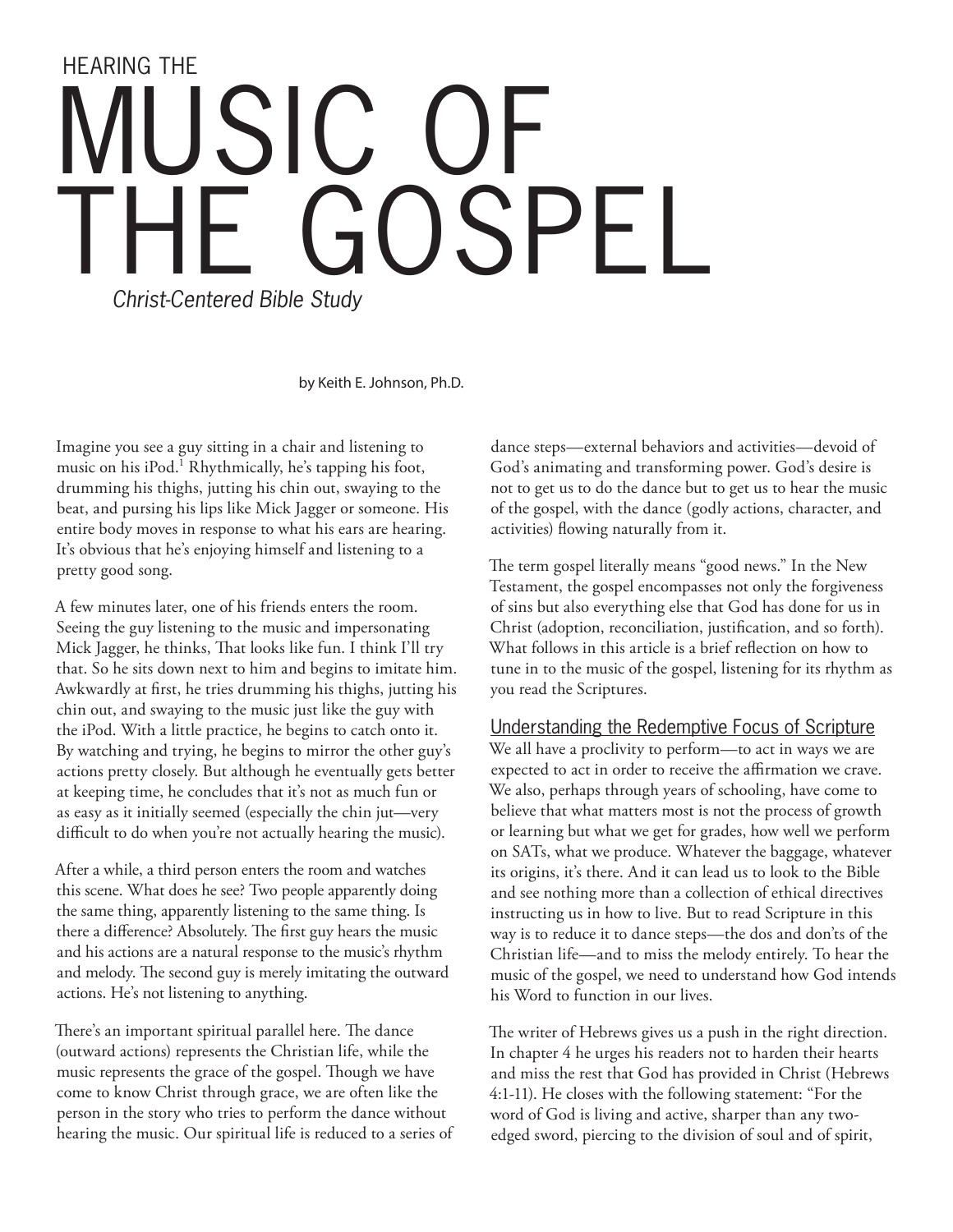Jesus tells his disciples that he will be spit upon, flogged, and murdered in Jerusalem (Mark 10:32-34), James and John approach Jesus with a special request: "Grant us to sit, one at your right hand and one at your left, in your glory" (verse 37).

James and John are requesting special places of honor in his kingdom. They see their association with Jesus as a means to future status, power, and influence. As a result, they are blind to Jesus' true purpose.

At this point you could be thinking, How can they have been so blind and power hungry? But if we ask the question "What does this passage reveal about my spiritual brokenness that requires the redemptive work of Christ?" we just may

The primary question on most of our minds as we read and apply Scripture is "What does this passage teach about what I am supposed to do?" Yet if we read the Bible merely looking for dance steps, we'll fail to hear the music of the gospel. To hear the music of the gospel, we must first ask a different question: "What does this passage reveal about my spiritual brokenness that requires the redemptive work of Christ?"

> God's people had exchanged a flowing fountain for broken cisterns that were incapable of holding life-giving water.

see ourselves in the actions of Jesus' disciples. Aren't we like James and John? A number of years ago, I moved from Chicago to Indianapolis to take a ministry position. After joining my new team, I began to struggle with the fact that I didn't have a particular position of influence on this team. Subconsciously, I really believed that if I had a position of greater influence, I would experience a greater sense of worth and satisfaction. Ironically, my "Christian service" was a means to that end. I was searching for life apart from Christ in status and influence. Turns out, I'm exactly like James and John. First, imagine you are reading the book of James. You come across the following: "Come now, you who say, 'Today or tomorrow we will go into such and such a town and spend a year there and trade and make a profit'—yet you do not know what tomorrow will bring. What is your life? For you are a mist that appears for a little time and then vanishes. Instead you ought to say, 'If the Lord wills, we will live and do this or that.' As it is, you boast in your arrogance. All such boasting is evil" (James 4:13-16). In this passage James appears to criticize all attempts to plan for the future. If we start by asking, "What should I do?" then we may attempt to identify situations in which planning for the future is wrong. ("What do you mean I

> As we reflect on this passage, we want to ask ourselves the question "What does this passage reveal about my spiritual

more detail.

#### Portraits of Our Brokenness

of joints and of marrow, and discerning the thoughts and intentions of the heart. And no creature is hidden from his sight, but all are naked and exposed to the eyes of him to whom we must give account" (verses 12-13, ESV).

> Finally, imagine you are reading through the book of Jeremiah and come across these words: Be appalled, O heavens, at this; be shocked, be utterly desolate, need to hand in my assignment on Tuesday?! Blasphemer!") However, by doing this, we may entirely miss James's point. In fact, we would. If, however, we ask the question "What does this reveal about my brokenness that requires Christ's work in my life?" then we are in a better position to discern James's true purpose.

Let's look briefly at three examples.

declares the LORD, for my people have committed two evils: they have forsaken me, the fountain of living waters, and hewed out cisterns for themselves, broken cisterns that can hold no water. (Jeremiah 2:12-13) The people of Israel were dependent on rainfall for their survival. They frequently collected rainwater underground in cisterns hewn of rock. To the big, beefy, agrarian farmer who lived in this drought-filled land, this imagery of broken cisterns would have spoken volumes. The prophet claims that Notice the reference to "boast" and "boasting" in verse 16. James is speaking to a prideful spirit of independence that says, "I'm the master of my fate, the controller of my destiny. I'm the man." James invites me to come to the Lord acknowledging my propensity to try to control my future and live independently from him. I must repent of my lack of faith in his goodness. Tus the real dance step is not about planning at all. What I hear Christ saying is "Entrust your future to me," not merely "Stop making boastful claims about your future, you braggart." This kind of trust requires a renovation of my soul.

The following Sunday, our pastor spoke from Deuteronomy 8 about how God tests our hearts to reveal what's in them. It was as if God's Spirit said to me, "Your problem is not these circumstances. These circumstances have merely revealed what was in your heart." This is precisely what Scripture is intended to do—reveal our brokenness that requires the work and person of Christ.

This highlights a second role of Scripture—pointing our hearts to our Savior. We tend to limit this dimension of Scripture to those who are outside the Christian faith. That is, we assume that the primary role of Scripture for the unbeliever is pointing his or her heart toward Christ. We often fail to recognize that our hearts constantly need to be pointed to Christ as well.

> Next, imagine you're reading through the Gospel of Mark. In chapter 10 you read about an incident that takes place as Jesus and his disciples are making their final journey to Jerusalem, where he will be crucified. Immediately after

From Genesis to Revelation, Scripture does two things: (1) it exposes our brokenness; and (2) it points us to our Savior. That's the gospel, and we want to look at each of these in

Notice how the writer describes the role of Scripture in our lives, likening it to the sharpest sword imaginable—a sword that penetrates to the deepest recesses of our soul. As a result, we are "naked and exposed" before God. What the writer wants us to see is that Scripture, first, is designed to expose the sinful condition of our heart, not simply to prescribe a new behavior.

Several years ago I had a stressful week prior to a major conference I was leading. A number of times I found myself asking my wife's forgiveness for being rude to her. In the back of my mind, however, I really believed that the problem lay in my circumstances. If my life weren't so stressful, I told myself, I wouldn't be treating the people around me so poorly.

I realize that what I have said so far about Scripture is not particularly upbeat and something you'd want to dance to (nothing like hearing how wretched and loathsome we are to get those toes tapping!). But the choreography of grace cannot be directly accessed; you must first waltz through brokenness and repentance. Those who seek to move directly to the upbeat and eliminate the downbeat destroy the tune entirely.

Graciously, Scripture does not leave us on the downbeat: naked, exposed in our sin. Notice how the writer of Hebrews continues: "Since then we have a great high priest who has passed through the heavens, Jesus, the Son of God, let us hold fast our confession. For we do not have a high priest who is unable to sympathize with our weaknesses, but one who in every respect has been tempted as we are, yet without sin. Let us then with confidence draw near to the throne of grace, that we may receive mercy and find grace to help in time of need" (Hebrews 4:14-16).

The writer of Hebrews does not point us toward a program of behavior modification but instead to a person. The

remedy for our brokenness is not in corrective dance steps but in Christ.

Most New Testament scholars believe that the original readers of the book of Hebrews were Jewish Christians (thus the name of the book). A number of them had experienced persecution because of their faith and some were tempted to walk away from Christ. In this context the writer paints a portrait of Christ as one who fundamentally understands the readers' problems because, in his human nature, he experienced the same temptations they were experiencing. Through this and other portraits of Christ, the writer of Hebrews is attempting to woo the hearts of his readers to the love and beauty of Christ.

Here's what I mean. If you were to explain the gospel to a non-Christian—say, a non-Christian who swears like a dockworker—you would want him to acknowledge his sin (including profanity) and need for forgiveness, right? And, if he acknowledged that, you would then point him to Christ for forgiveness, acceptance, and grace. But what happens when we, as believers, have a swearing problem? We tell each other to stop swearing. Or we tell ourselves to stop swearing. And when we come to the Scriptures, what we read between every line is "Stop swearing! Christians don't act that way!" What happened to the gospel for us? How did our dynamic walk with Christ mutate into Christian Behavior 101?

Or we might point out to a non-Christian, as we are sharing the gospel with her, that she has falsely turned to things other than God (things like success, drugs, sex, approval, whatever) to meet her needs and make her life work. But as believers, aren't we still tempted to make our lives work apart from Christ? Don't we often seek life apart from him in control, influence, approval, performance, or any number of other alternatives. We, too, need to constantly be pointed back to Christ, in whom alone life can be found. We continue to need to hear the music of the gospel and never outgrow it.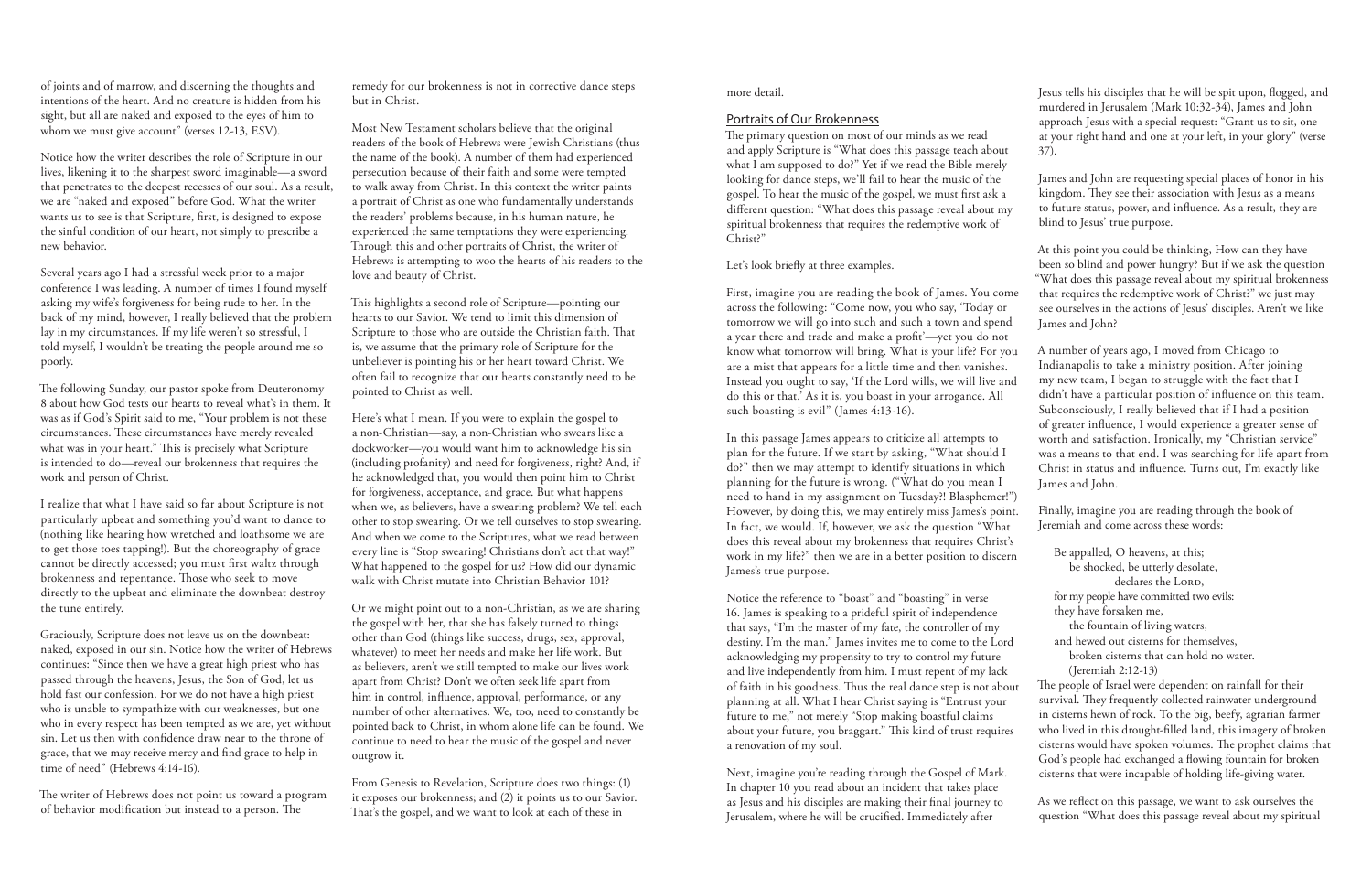we come to the text not simply looking for dance steps but asking, "How does this passage point me to Christ?"

Matthew 4 records the temptation of Jesus in the wilderness. If we read this passage simply asking, "What does this passage exhort me to do?" we will not hear the music of the gospel. We may instead reduce the temptation of Jesus in the wilderness to a lesson about how to avoid temptation. ("So when Satan asks if you would like to rule all the kingdoms of the world, remember to say no, like Jesus did.") While this story does have implications for how we handle temptation, it is crucial that we consider how it points us to Christ.

Matthew is drawing a parallel between the experience of the people of Israel and that of Jesus. Both were led into the wilderness. Both were tested. But what happened when Israel was led into the wilderness? Israel failed. And what happened when Jesus was led into the wilderness? He remained faithful.

In what sense does this passage offer good news? Like Israel, we also are tempted. And like Israel, we also fail. We fail all the time, as a matter of fact. And so we need someone who can live a perfect life on our behalf. The great news of the gospel is that Jesus has done that. In this passage, therefore, Jesus is not primarily our example, showing us how to face temptation. He is our hero, who lived in perfect obedience and who credits us with his righteousness.

We locate idols in our lives by prayerfully examining our fears, trusts, and desires and considering what these reveal about where we believe real life can be found.<sup>3</sup>

> By asking how this passage points us to Christ, we begin to hear music we might otherwise have missed.

are often good in themselves, such as having well-behaved children. . . . Even good things become idols when they start to rule our lives."2

In a sermon on this passage, Jason Gibson sums this point up well: If Jesus had failed in the desert we could not have been put right with God, for there would have been no perfect sacrifice to take away sin forever, and no perfect life to be credited to our account. In the Gospel God treats Jesus as if He had failed and treats us as if we had never failed. In the Gospel Jesus is punished as if He had disobeyed God, and we are declared to be perfect as if we had never disobeyed God! Matthew's Gospel is about just that—the Gospel! Which is about Jesus, God's final obedient Son. The wait for an obedient son is over. He has arrived. Jesus is the new and better Adam, the true Israel who has defeated the devil and won back for rebels the paradise lost. And this is the Gospel that is available to all of us who admit our weakness and inability to overcome Satan, and trust in what Jesus has done for us on our behalf.<sup>4</sup> Because Scripture has a redemptive purpose, it does not leave us to morosely sing along to the dirge of sin but instead leads us on to the melody of the gospel (that is, all that God is for us in Christ). And so there is a second question we need to

Idols offer a counterfeit to aspects of God's identity and character. Idols represent the broken cisterns we trade for fountains of living water (Jeremiah 2:13). As a result, we shouldn't think about idolatry as one sin among others but rather as a root sin that expresses itself in a variety of ways.

Scripture helps me to see that my problem is much deeper than occasional outbursts of anger. Control represents an idol in my life—an idol that I believe will give me security and peace. Although I would never explicitly say this, in my heart I believe there is more life to be found in having my puny little world in control than there is to be found in Christ. Ugly, isn't it? But that's the truth of the gospel in my life. That's the Word digging down, judging "the thoughts and attitudes of the heart" (Hebrews 4:12), and distinguishing between deficient behavior (anger) and a deficient heart (idolatry).

That's where the Jeremiah passage wants to take us. And asking the question "What does this passage reveal about my spiritual brokenness that requires the redemptive work of Christ?" opens the door to go there.

## Portraits of a Beautiful Savior

ask as we seek to respond to God through his Word. After we have asked, "What does this reveal about my brokenness that requires the work of Christ?" we next must ask, "How does this passage point me to Christ?" In a debate with Jewish leaders over his authority and identity, Jesus offered the following indictment: "You search the Scriptures because you think that in them you have eternal life; and it is they that bear witness about me, yet you refuse to come to me that you may have life" (John 5:39-40). Jesus was not talking with theological liberals who were perverting and subverting the Scripture; he was talking with people who revered the Scriptures. And though they carefully studied the Scriptures, Jesus claimed that they had completely missed the meaning of the Scriptures. They had come to believe that Scripture's role in redemption lies in detailing for us the commands and demands of God, and they had missed how Scripture points us to the Christ.

Again, note the difference in the following examples when

brokenness that requires the redemptive work of Christ?" Framed this way, we immediately recognize that the passage aptly describes a problem endemic to our lives. When we seek life in Internet pornography, for example, we trade a fountain for broken cisterns. Or when we seek life in control, we trade a fountain for broken cisterns. Or when we seek life in romance, we trade a fountain for broken cisterns. Or when we seek life in performance . . . You get the idea.

One of the broken cisterns in my life is a craving for the approval of others. I remember a situation during my graduate program in which the academic dean of the school where I was studying concluded that I had acted disrespectfully toward one of the school's administrators. I remember the fear I felt as I anticipated meeting with the dean. I couldn't read or concentrate on my Bible that morning; it was like trying to read how to turn my seat cushion into a flotation device while my plane plummeted toward earth. It became clear to me what was going on in my heart when the following thought crashed into my mind: I have to have his approval. It doesn't matter what it takes—I have to have his approval. The meeting went well (I didn't curl up in a fetal position or anything), and the misunderstanding was resolved. But the events brought to my painful awareness how I look for life more in the approval of people than in the approval of God through Christ.

When we look for life apart from Christ in relationships, success, control, influence, sexual fantasy, and so on, we trade a flowing fountain for broken cisterns that cannot hold water. What are the broken cisterns in your life? How are you tempted to make life work apart from Christ?

#### Uncovering the Sin beneath the Sin

One evening, in late December, I was driving home from my office in Indianapolis. In order to get to my apartment, I had to drive past a large mall. Around Christmas, the traffic near this mall is unbearable. This particular evening it took thirty minutes to go less than a mile. As the minutes ticked away, I became increasingly agitated. (I like the word *agitated* better than *enraged, irate, fuming, irked*, or *livid* . . . all of which I was, of course). But then, in a moment of boiling anger, I smashed the steering wheel as hard as I could with my fist. I eventually made it home, but I arrived with a sore fist and a guilty conscience.

Let's imagine that the following morning I'm reading Ephesians, determined to consider what Scripture has to say regarding my brokenness. Reading Paul's injunctions in chapter 4 to put away anger, I might conclude that Scripture is revealing to me that I have a problem with anger. (Of course, this was already clear to me, and to many around me, without my even opening my Bible.) But I cannot stop here as if anger were the ultimate source of my sin. It's not. I need to dig deeper to get at what's causing the anger. I need to ask, "What is the sin beneath the sin of anger?"

Although my anger arises in a variety of circumstances, I've noticed an important thread running through my episodic bouts of rage . . . I mean, agitation. My anger is often triggered by delays, unplanned interruptions, schedule changes, traffic jams, malfunctioning computers, people not following systems I create or doing what I want them to do. The root of much of my anger, in other words, is a longing to control my world. When I feel out of control—in a traffic jam, for example—I get angry because someone's messing with my world! While control may not be the only source of my anger, it's a significant one.

We tend to focus on the surface sins (the fruit) without considering what's beneath the surface (the root). To hear the music of the gospel, we must go deeper, considering both the fruit and the root of our sin.

As you prayerfully consider the root of specific sins in your life, the biblical category of idolatry can be particularly helpful. Idolatry is one of the major themes in the Bible, as evidenced by the first commandment: "You shall have no other gods before me" (Exodus 20:3). When we think of idolatry, particularly in the Bible, we picture it in terms of bowing down to a carved statue of some kind (see Ezekiel 14:1-8). But just because we haven't prostrated ourselves before a statue of Zeus or the Statue of Liberty doesn't mean we're innocent of idolatry. An idol can be anything we believe we need, apart from Christ, to fulfill us. By this definition, we all dabble more than a little in idolatry.

Because we've turned away from God, we experience alienation, inadequacy, and deficiency. Idolatry takes place any time the functional trust of our heart shifts to someone or something other than Christ. I like how one writer puts it: "We serve, love, desire, trust, fear, and worship other things apart from God to give us love, joy, peace, freedom, status, identity, control, happiness, security, fulfillment, health, pleasure, significance, acceptance, and respect. Sometimes our idols are obviously wrong. However, the things we desire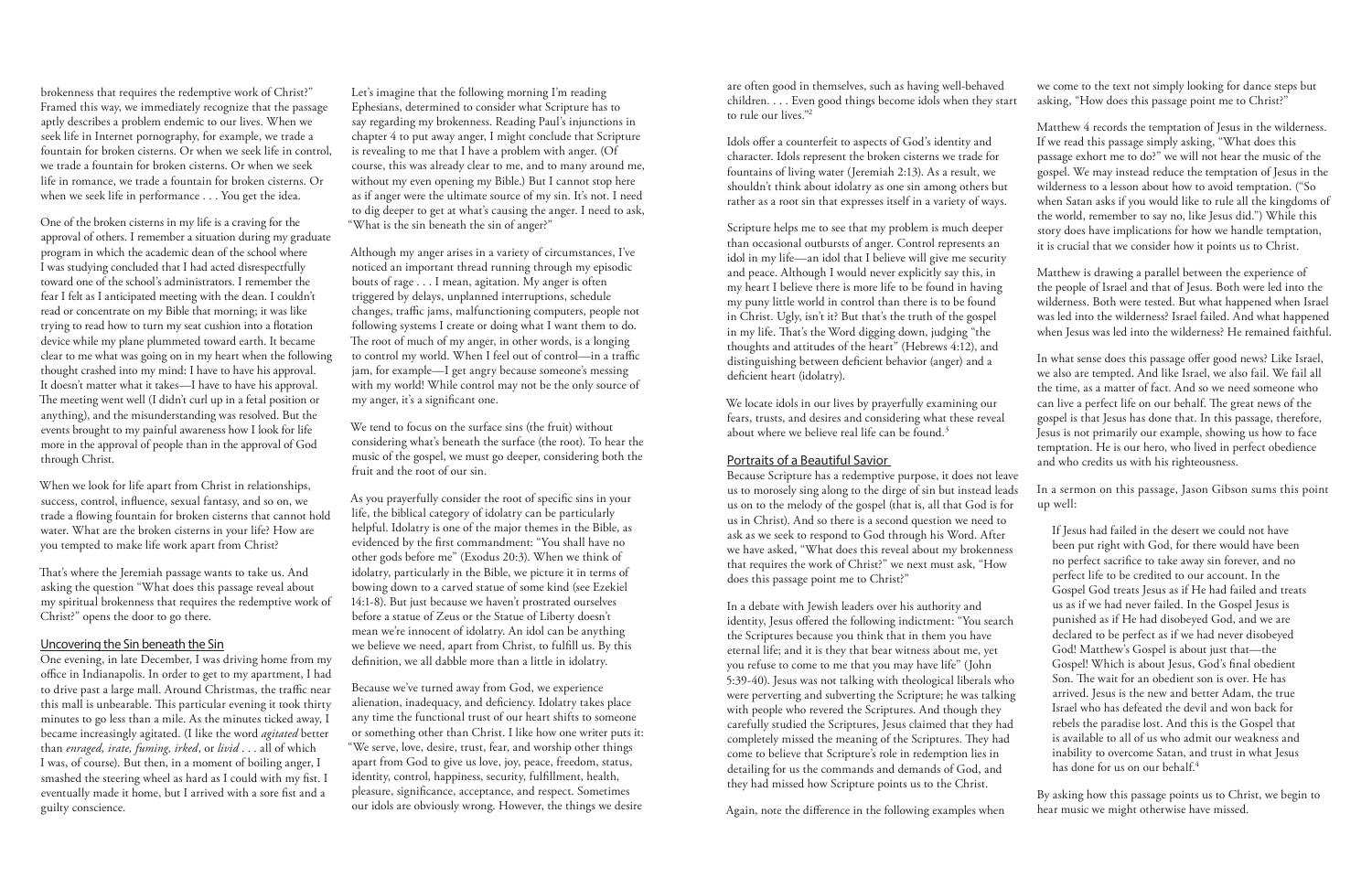| ıg | My claim that Scripture, from Genesis to Revelation, exposes<br>our brokenness and points us to Christ and the gospel may                                                                                 |
|----|-----------------------------------------------------------------------------------------------------------------------------------------------------------------------------------------------------------|
|    | raise a nagging question: Am I suggesting that every passage<br>of the Bible somehow proclaims Jesus? Or in other words,<br>are we talking about looking for Jesus in places where he<br>cannot be found? |
|    | A young boy was once asked in Sunday school, "What is<br>small, brown, furry, and has a tail?"                                                                                                            |
|    | The child thought for a minute and said, "It sounds like a<br>squirrel, but I'll say Jesus!"                                                                                                              |

This is *not* what we're talking about. We are not looking to find Jesus in every passage of Scripture. Nor are we suggesting that anyone ignore the original meaning of the passage. What we are talking about is reading all of Scripture as a witness to Jesus (see Luke 24:25-27; John 5:39). All the individual stories in the Bible tell a larger story that centers on the person and work of Christ.7

In his book *Te Ancient Love Song*, Charles Drew notes that Scripture points us to Christ in a variety of ways.<sup>9</sup>

| • The Law (especially portions of Exodus, Leviticus, |
|------------------------------------------------------|
| Numbers, and Deuteronomy) anticipates Christ by      |
| exposing our hearts and persuading us of our need    |
| for a Savior.                                        |

We do not attempt to *find* Christ in every text but rather to discover how every text relates to Christ and his redemptive work.<sup>8</sup> This involves both carefully studying the passage in its original context and relating it to the larger story of Scripture.

blossom like flowering lilies, beautiful olive trees, flourishin grain, and blossoming vines. Although today this imagery is lost on all but poetry and lit majors, it would have been music to the original listeners of this message.

The point of the communication: God invites his people to find what they are searching for in him.

If one were to summarize the theological message of Hosea 14, it would be something like this: God invites us—those in need of mercy—to return to him with a broken and contrite heart, seeking his forgiveness and trusting in him alone. In response, he promises to be our all-sufficient source. A clearer picture of the gospel would be hard to find. In the gospel, Christ offers himself to us not merely as a sacrifice for sin but as the all-satisfying source for which our hearts most deeply  $long.<sup>5</sup>$ 

- At a broader level, the failures of specific Old Testament characters (for example, the repeated failures of God's people to trust him and follow his law) also point indirectly to our need for a Savior.
	- The promises scattered throughout the Old Testament (especially prophetic books such as Isaiah, Jeremiah, and Ezekiel) anticipate Christ by kindling a longing at several levels that only Jesus can ultimately fulfill. For example, God's repeated promise to dwell with his people (Leviticus 26:11-12; Ezekiel 37:26-28) comes most clearly to fruition in the incarnation of God's Son ("The Word become flesh and dwelt among us," John 1:14) and the future kingdom of Christ (Revelation 21:3).
	- Wisdom literature (Job, Proverbs, Ecclesiastes, and

To understand the significance of God's promise in this passage, it helps to understand the broader message of Hosea. God's people had abandoned him for the foreign and false god Baal. Things were so bad that God instructed the prophet Hosea to marry a prostitute as a kind of living parable of the nation's spiritual adultery (Hosea 1—3).

We may wonder what the Israelites found attractive about Baal. That's simple: Baal was a fertility God. By participating in Baal worship, the people hoped to bring greater fruitfulness to their crops and increase their gross national product. (And with Baal being a fertility god, sex would have been a part of his worship—definitely an added attraction.) What's striking about the message is that God describes the future blessing of his people in the very terms in which they had abandoned him—that is, fruitfulness. Notice the tender invitation in 14:8:

The writer calls us to reflect upon Jesus' final hours: he was betrayed by a friend, abandoned by his disciples, endured unimaginable physical and emotional abuse, and experienced an excruciating death. He understands abandonment, loneliness, rejection, shame, and sorrow because he experienced these things himself. He can identify with the entire range of our painful experiences. Not only can we find understanding in Christ, but also, when we draw near to him, we find mercy and grace to help us in our need. And so, as we ask the question "How does this passage point me to Christ and the gospel?" we see that the good news is that we have a Savior who understands suffering and pain because he has experienced them. He is not distant from us nor has he abandoned us in our pain, but he is right there with us in the midst of it.

O Ephraim, what have I to do with idols? It is I who answer and look after you. I am like an evergreen cypress; from me comes your fruit.

You may be thinking, I would never have seen these things in Hosea. That's okay for now. In order to see how Scripture exposes our brokenness and points us to Christ, we need to continue to grow as readers of Scripture.<sup>6</sup> A good commentary on Hosea (or any other biblical book you're studying) can provide pertinent information you may be lacking.

Clarifying a Potential Misunderstanding

Consider again the following passage in Hebrews 4: "Since then we have a great high priest who has passed through the heavens, Jesus, the Son of God, let us hold fast our confession. For we do not have a high priest who is unable to sympathize with our weaknesses, but one who in every respect has been tempted as we are, yet without sin. Let us then with confidence draw near to the throne of grace, that we may receive mercy and find grace to help in time of need" (Hebrews 4:14-16).

We live in a world marked by suffering. Parents married twenty years file for divorce. A friend's life is tragically ended by an auto accident. A parent contracts a debilitating illness. As believers, we sometimes find ourselves despairing in response to these circumstances. It's easy to feel as if no one understands or as if other believers don't have to deal with what we're dealing with. But notice how the writer of Hebrews points our hearts to Christ as one who truly understands.

Some years ago I went through a difficult time emotionally. Whatever the source, I was constantly drained and could never seem to get to sleep at night. Of course, the less you sleep, the weirder you get. And the weirder you get, the more you find yourself staring at the ceiling at night wondering what in the world's wrong with you. I thought I'd never feel normal again. I would try to describe to my friends what I was feeling, and yet, as much as they cared, it was clear they really didn't understand what was going on inside me. I distinctly remember the hope this passage gave me as I came to God in prayer, knowing that Christ understood what I was experiencing and would provide the grace I needed to get through it.

Finally, we will explore an unlikely place to encounter

the music of the gospel: the book of Hosea. (Contrary to popular opinion, the Old Testament prophets really dug this music.) Here is a prophetic message delivered by Hosea to the northern kingdom shortly before it was destroyed by the Assyrian army in 722 b.c. Although there would be no deliverance for the northern kingdom from the Assyrians (Hosea 13:16), Hosea's final message offers hope to a future generation:

Return, O Israel, to the LORD your God, for you have stumbled because of your iniquity. Take with you words and return to the LORD; say to him, "Take away all iniquity; accept what is good, and we will pay with bulls the vows of our lips. Assyria shall not save us; we will not ride on horses; and we will say no more, 'Our God,' to the work of our hands. In you the orphan finds mercy."

I will heal their apostasy; I will love them freely, for my anger has turned from them. I will be like the dew to Israel; he shall blossom like the lily; he shall take root like the trees of Lebanon; his shoots shall spread out; his beauty shall be like the olive, and his fragrance like Lebanon. They shall return and dwell beneath my shadow; they shall flourish like the grain; they shall blossom like the vine; their fame shall be like the wine of Lebanon. O Ephraim, what have I to do with idols? It is I who answer and look after you. I am like an evergreen cypress; from me comes your fruit. (Hosea 14:1-8)

In this chapter we see a beautiful picture of the gospel. Although we encounter no explicit reference to Jesus, this chapter indirectly points us to the good news that we find in Christ. God's people are invited to "return" to him (verse 1). All they can bring are "words" of repentance and faith (verses 2-3). In response, God promises to heal them (verse 4), love them freely (verse 4), and generously provide for their needs (verses 5-8). Notice the imagery God uses to describe what he will do for them. God will be like "dew" so that they will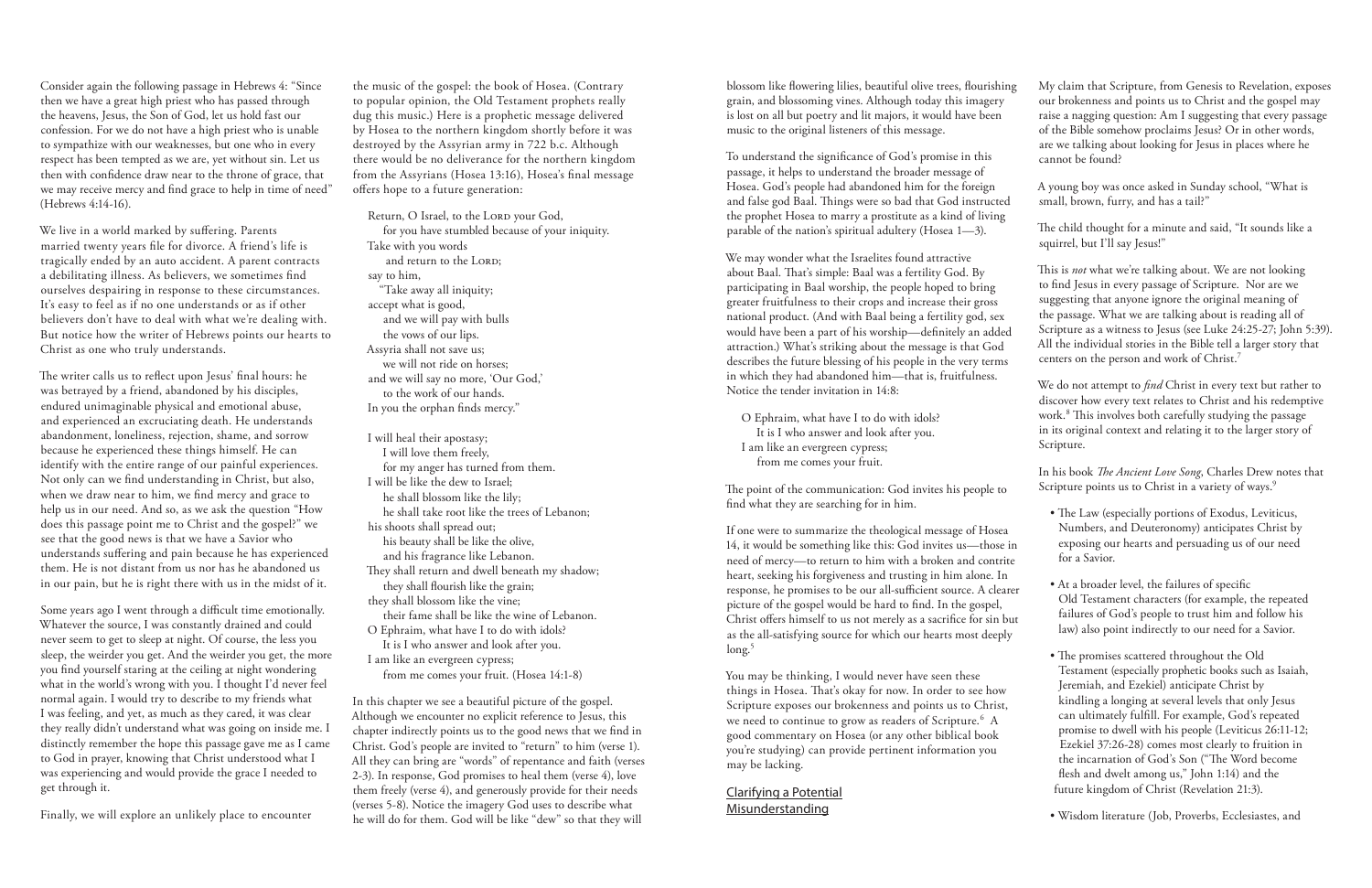A Christ-centered approach to applying this passage differs not because it ignores the dance steps but rather because it searches for the music. At this point we want to ask the first question I introduced in this article: "What does this passage reveal about my spiritual brokenness that requires the redemptive work of Christ?" On one level, the answer might seem obvious. We can find a whole list of sinful behaviors in this passage. However, to see how this describes our brokenness, we're going to have to dig deeper.

example, we might identify instances of corrupt speech in our lives and talk about what it would look like to encourage one another. We might conclude the study by reminding the group to apply these things to their lives and to consider how they might speak and treat each other differently. As they say, "It's all good," but the problem with this approach is that it bypasses the music that motivates the dance. An example may make this a little more concrete. Imagine two people. They are both Christians and they are both in situations where they are being criticized. One of them is able to listen and sort through the criticism, she feels to be unfair. By her response, you can tell that

> The other Christian faces the same kind of criticism yet he's consumed with anger. He hates criticism and so he either shifts the blame to anything or anyone other than himself or he spirals into complete and utter self-loathing. He's filled to the brim with the rage and anger that Ephesians 4 tells us to get rid of. It's clear that what he's experiencing is not

In this passage we encounter not only portraits of our brokenness but also portraits of God's redemptive work. Paul reminds us of the forgiveness we've experienced in Christ at the cost of his life. He is not merely giving us an example to follow but he is also pointing us to the music that motivates the dance. We are to forgive as Christ forgave us (4:32). We are to love as God loved us (5:1-2). But how do we do this? By richly experiencing God's love and forgiveness.

To do so, it may be helpful to ask, "What do all the sinful behaviors listed in 4:25—5:2 have in common?" In clustering the behaviors, it seems that Paul was attempting to address the various forms of self-centeredness that destroy relationships. Moreover, it seems Paul was not merely interested in restraining outward expressions of sinful behavior but was actually looking for inward transformation. Forgiveness, after all, is a change of heart, not something on a to-do list. In Ephesians 5:2 our self-centeredness seems all the more . . . well, self-centered when contrasted with Christ's self-sacrifice. In short, what we discover is that our problem is deeper than the need for moral reformation. What we need is a Savior. a prick in the finger but more a meat cleaver in the heart. Why? Because he is not believing the truth of the gospel. He is not experiencing the riches of God's love, forgiveness, and acceptance through Jesus Christ, and his reaction makes this abundantly clear. The Christ-centered point of Ephesians 4 is clear: if you know how richly you are loved by Christ, then criticism is more like a prick in the finger than a knife wound to the heart. (With that, I'll try to refrain from using any more graphically violent metaphors.) Gospel-Centered Living

- The psalmists and prophets sometimes spoke with the voice of Christ, anticipating his suffering (the Cross) and exaltation (the Resurrection).
- Particular Old Testament offices (prophet, priest, and king) foreshadow Christ's redemptive work. They invite us to look for a prophet who is greater than Moses, a priest who is greater than Aaron, and a king who is greater than David.
- Certain Old Testament rituals, such as the Passover (Exodus 12), foreshadow God's redemption of his people through the Cross.

admitting to what is true and patiently responding to what the criticism she's receiving is like a prick in the finger. And that's because there's a security flowing out of a deep experience of God's love and grace. You can't fake that. The music of the gospel lowers the decibel level of the criticism and mutes the inner voices of defensiveness.

- The Gospels (Matthew, Mark, Luke, and John) introduce us to Jesus Christ and his ministry on earth, culminating in his death, burial, and resurrection.
- The Epistles (Romans, 1 Corinthians, and so forth) offer sustained theological reflection on the significance of the person and work of Christ for the church.
- Revelation gives us a window into the future glory of Christ as he brings in his heavenly kingdom.

And so the way Scripture points us to Christ in Genesis differs significantly from the way Scripture points us to Christ in the Gospel of John. What I am briefly outlining in this essay is a vision for a Christ-centered (or gospel-centered approach to reading Scripture.<sup>10</sup>

> Paul ends the first half of Ephesians by praying that in the deepest recesses of our being we would have power from the Holy Spirit to know how wide, how high, how deep, and how long is the love of God in Christ and that we would be filled with the fullness of God (Ephesians 3:14-21). In essence, Paul is praying that God's Spirit would enable us to hear the music of the gospel. It is only as we hear this music that we can forgive as we have been forgiven and love as God loves us. trust wholly in the sufficiency of Christ—his forgiveness, empowerment, and promises. This is the process we went through when we came to faith, and it is the way we continue to live out our faith. "As you received Christ Jesus the Lord, so walk in him" (Colossians 2:6). As Tim Keller points out, "The gospel is not just the 'A-B-C' but the 'A-to-Z' of the Christian life. The gospel is not just the way to enter the kingdom, but is the way

Therefore be imitators of God, as beloved children. And walk in love, as Christ loved us and gave himself up for us, a fragrant offering and sacrifice to God.

> If we were to ask a group of Christians, "What was your greatest need prior to your conversion?" I imagine they would all answer, "The gospel."<sup>11</sup> However, if we were to ask that same group, "What is your greatest need following your conversion?" we would elicit a wide variety of answers.

I am suggesting that the answer remains unchanged following our conversion. We still need the gospel. We still need to humbly lay bare the roots of our sin. We must continue to acknowledge our inadequacy and impotence to live righteously before God. And we must continue to

so on) compels us to look to Christ for meaning and for the ability to live wisely (see Colossians 2:3).

In the New Testament we encounter explicit proclamation of Jesus:

#### Hearing the Music: An Example from Ephesians

We've been looking at how, in order to hear the music of the gospel, we need to consider *how a passage exposes our brokenness* and *how it points to Christ*. Having looked at these elements separately, let's put them together by considering one final example from Ephesians in some detail.

Imagine you are studying Ephesians 4:25—5:2.

Having put away falsehood, let each one of you speak the truth with his neighbor, for we are members one of another. Be angry and do not sin; do not let the sun go down on your anger, and give no opportunity to the devil. Let the thief no longer

steal, but rather let him labor, doing honest work with his own hands, so that he may have something to share with anyone in need. Let no corrupting talk come out of your mouths, but only such as is good for building up, as fits the occasion, that it may give grace to those who hear. And do not grieve the Holy Spirit of God, by whom you were sealed for the day of redemption. Let all bitterness and wrath and anger and clamor and slander be put away from you, along with all malice. Be kind to one another, tenderhearted, forgiving one another, as God in Christ forgave you.

You might begin by reflecting on the context of this passage. It comes in the second half of Paul's letter to the Ephesians. He has just finished describing God's provision for growth in and through the church: God has given the believers spiritual gifts in order to build up the church for the glory of Christ. In 4:1 Paul exhorts his readers to live in a manner worthy of their calling. In 4:17 we find this same exhortation stated negatively: Do not live as the Gentiles live. In 4:25— 5:2 Paul begins to describe how their lives will look different as they live out their new identity.

You, being a biblical savant, were able to glean all this in minutes, allowing you leisurely time to make some observations about the passage. You might note that it is full of commands. In addition, there are numerous contrasts (falsehood versus truth, stealing versus sharing, corrupt talk versus words of encouragement, and so on). These contrasts seem to play a central role in the passage. Along the way, you might explore the meaning of key terms in this passage using a Bible dictionary. You might also consult a commentary. (A study Bible is essentially a commentary, only not as exhaustive. A commentary is the next step up in study notes. *Te NIV Application Commentary* is a good place to start when you're ready for the upgrade.)

But the real difference comes as we think about how to apply this passage to our lives. If we come to the Bible seeking from it a catalog of commendable Christian behaviors, we'll see only the dance steps. And this passage most certainly contains dance steps—both steps to avoid (lying, anger, stealing, and so on) and steps to follow (speaking truth, sharing, building up others through our speech). It's a biblical Riverdance. In a small-group Bible study, we might discuss in detail what some of these steps look like. For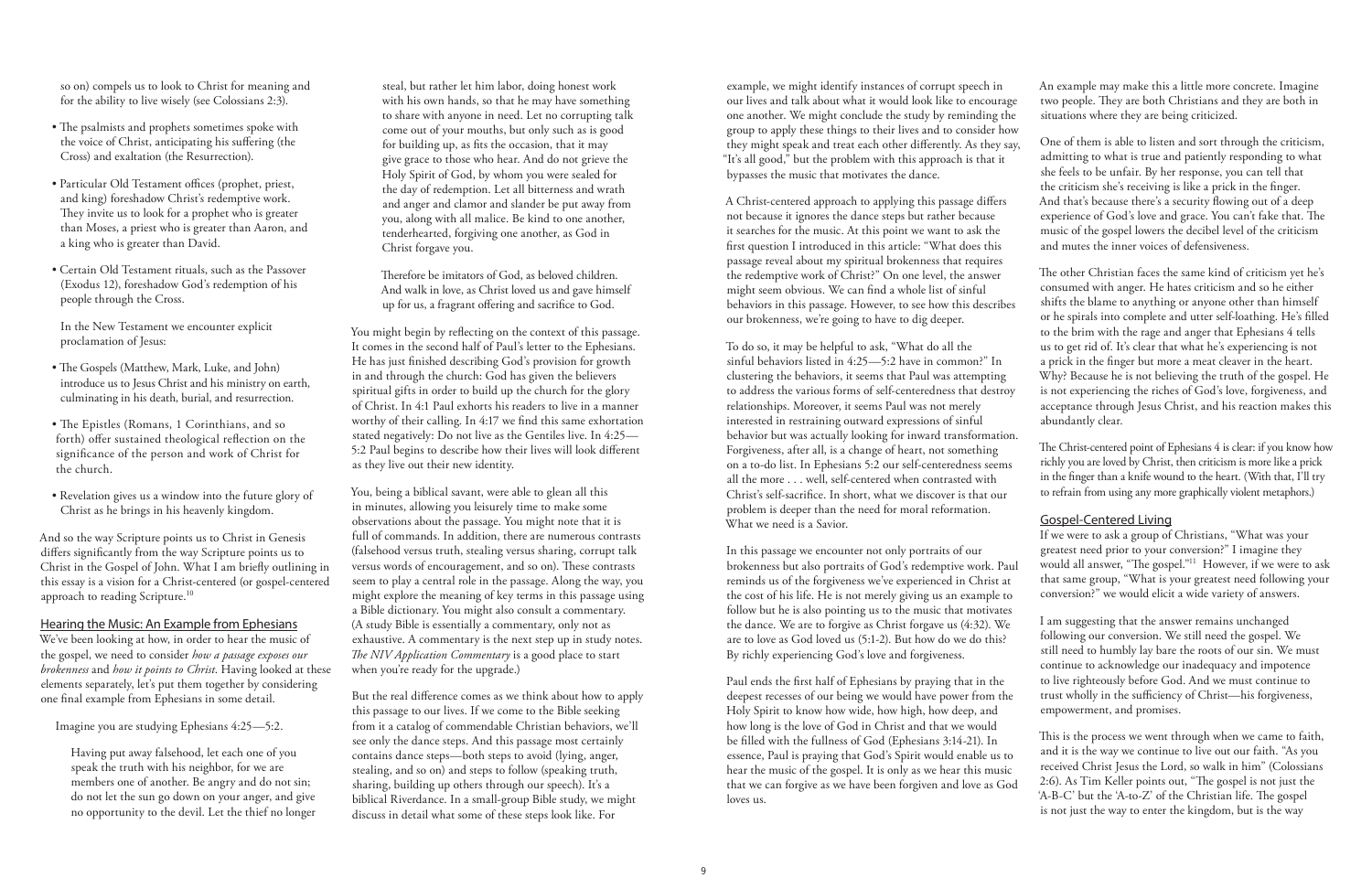## ibs.campuscrusadeforchrist.com

# Notes

 $1$  This illustration was developed by Larry Kirk, pastor of Christ Community Church in Daytona Beach, Florida.

2 Neil H. Williams, *Gospel Transformation*, 2d ed. (Jenkintown, PA: World Harvest Mission, 2006), 59.

<sup>4</sup> Jason Gibson, "Finally . . . An Obedient Son!" Beginning with Moses, www. beginningwithmoses.org/briefings/ matthew4v1to11.htm.

3 For help with discerning areas of idolatry, see Williams, *Gospel Transformation*, 57–65.

 $6$  To grow in our ability to hear the music of the gospel, we must grow in our ability to understand the Scriptures. A helpful starting point is Daniel M. Doriani, *Getting the Message: A Plan for Interpreting and Applying the Bible* (Phillipsburg, NJ: P&R Publishing, 2000).

5 For more on this theme in Scripture, see John Piper, *God Is the Gospel: Meditations on God's Love as the Gift of Himself* (Wheaton, IL: Crossway, 2005).

<sup>10</sup> For a helpful discussion of the rich variety of ways Scripture points us to Christ, see Chapell, *Christ-Centered Preaching*, 269–328.

<sup>11</sup> "The gospel is the basic message that: '*God made [Christ]*, who *had no sin, to be sin for us, so that in him we might become the righteousness of God'* (II Corinthians 5:21). [The gospel] tells us that we are more wicked than we ever dared believe, but more loved and accepted in Christ than you ever dared to hope." Tim Keller, *Fellowship Group Handbook*, Redeemer Presbyterian Church.

7 For a helpful overview of the storyline of the Bible, see Vaughn Roberts, *God's Big Picture: Tracing the Storyline of the Bible* (Downers Grove, IL: InterVarsity Press, 2003).

<sup>13</sup> John Piper, "How Does the Gospel Save Believers? Part Two," Desiring God, http://www.desiringgod.org/ library/sermons/98/081698.html.

to address every problem and is the way to grow at every step."<sup>12</sup>

That the gospel remains central to our lives as believers has vast implications for how we live and minister to others. As John Piper explains,

> 8 See Bryan Chapell, *Christ-Centered Preaching: Redeeming the Expository* Sermon, 2d ed. (Grand Rapids, MI: Baker, 2005), 279.

9 Charles D. Drew, T*he Ancient Love Song: Finding Christ in the Old Testament* (Phillipsburg, NJ: P&R Publishing, 2000).

The gospel should shape the way we deal with failure, the way we grow, the way we react to disappointment, and so forth. Take, for example, my anger problem. Until what Christ offers in the gospel becomes more satisfying to me than the false sense of life I get from control, anger will dominate my life. The gospel gives me the ability to receive criticism, because my acceptance before God does not depend on how I perform. The gospel frees me from the need to be "right," because Christ has paid for my failure. The gospel frees me truly to love others, because my worth is not dependent on their approval. The gospel frees me to take risks, because my worth does not depend upon my successes but on the success of Christ.

12 Keller, *Fellowship Group Handbook*.

The gospel should shape not only the way we read and apply the Bible in our own life but also the way we teach it to others. For example, as small-group leaders, our goal is not merely to teach people dance steps but to turn up the music of the gospel. The key to leading an effective small group is asking the right questions, especially questions that target the heart.

When believers know and love and live on the meat of the gospel, we will be so gospel-filled and gospelshaped and gospel-dependent and gospel-driven and gospel-hoping and gospel-joyful that no one will need to tell us why we need to share the gospel or how to share the gospel. We will be so thankful and so desperately, day-by-day dependent on the gospel for our own hope of eternal life, and our own sanity, and our own stability, and our own marriages or singleness, that it will be impossible not to know that people need the gospel and why they need it and how it relates to their biggest needs—because we know we need it, and why we need it, and how it meets our biggest needs day by day. 13

Of the wide variety of questions you might ask in a small group, there are two kinds of questions specifically designed to turn up the music.

First, we need to ask *questions that surface the brokenness in others' lives that requires the gospel.* We want people to see how their wrong behaviors are rooted in heart resistance to Christ. This is not always easy to do. Sometimes I've written questions that I've never asked because I was afraid of what

people in my small group might think of me.

Second, we need to ask *questions that point our group members to the beauty and sufficiency of Christ.* When people hear the music, you'll be able to see it in their eyes. A small group of six couples I lead spent several months studying the book of Hosea together. I distinctly remember several conversations in which there were tears in group members' eyes as the gospel came to life for them in Hosea.

We were created to know God—our hearts were made to respond to the music of the gospel. There is nothing more beautiful than a life gracefully responding to the rhythm of the gospel, and there is nothing as painful to watch as someone just imitating dance steps. As we allow Scripture to expose our brokenness and point us to our Savior, it functions as it was intended: as a speaker amplifying the music of the gospel. And as we communicate the Scripture in a Christ-centered way, others will begin to hear the music as well.

Keith E. Johnson is director of theological development and culture for Cru. He has a Ph.D. in Christian theology and ethics from Duke University. He joined Cru in 1987. He and his wife, Rhonda, live in Orlando, Florida, along with their four children: Drew, Lauren, Emily and Nathan.

## Resources

#### *Books:*

Bright, Bill. *Transferable Concepts* (www.transferableconcepts. concept 2, "How You Can Experience God's Love and Forgiveness,"

Drew, Charles D. *Te Ancient Love Song: Finding Christ in the Old Testament.* Phillipsburg, NJ: P&R Publishing, 2000.

Mahaney, C. J. *Living the Cross-Centered Life: Keeping the Gospel the Main Ting.* Sisters, OR: Multnomah, 2006.

Piper, John. *Seeing and Savoring Jesus Christ.* Wheaton, IL: Crossway, 2004.

Storms, Sam. *Pleasures Evermore: Te Life-Changing Power of Enjoying God.* Colorado Springs, CO: NavPress, 2000.

Williams, Neil H. *Gospel Transformation.* 2d ed. Jenkintown, Mission, 2006. Available through World Harvest Mission (www.whm.org).

*Web:*

www.themusicandthedance.com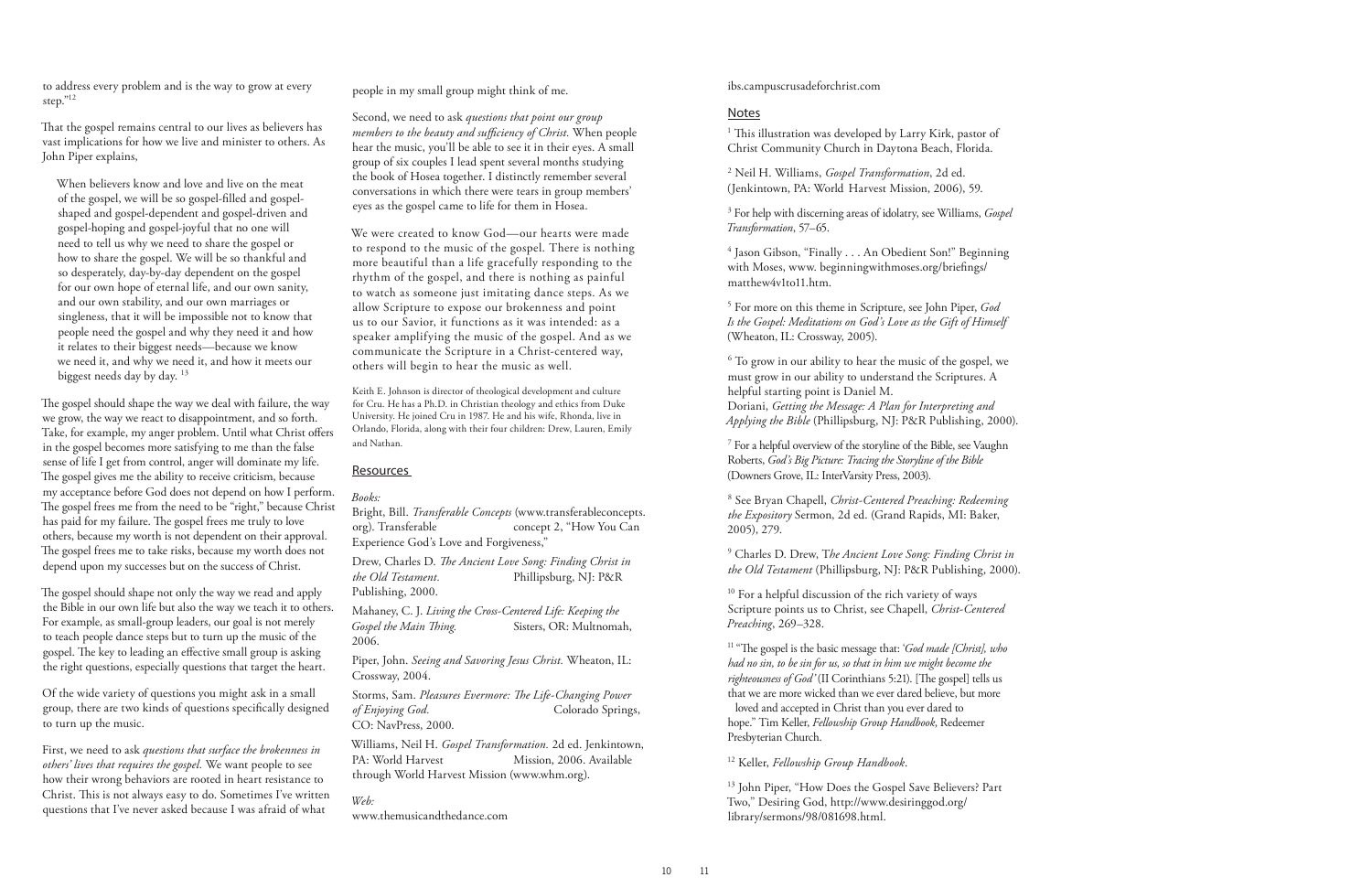*In the second half of Chapter 3 of Colossians, Paul continues with the specific commands, laying out the different ways the Colossian believers would live out the theological truths he discussed in ch 1-2. Don't worry too much yet about what it means for us today. Just dig into the text and have some fun!*

| Colossians 3:12-17 (ESV)                                     | things to look for<br>(feel free to use this list or not):<br>Key words/phrases              |
|--------------------------------------------------------------|----------------------------------------------------------------------------------------------|
| <sup>12</sup> Put on then, as God's chosen ones, holy and    | connectives<br>contrasts                                                                     |
| beloved, compassionate                                       | comparisons<br>repetition<br>lists                                                           |
| hearts, kindness, humility, meekness, and                    | advice<br>commands                                                                           |
| patience, <sup>13</sup> bearing with one another and, if one | warnings<br>promises<br>reasons                                                              |
| has a complaint against another, forgiving each              | results<br>cause/effect                                                                      |
| other; as the Lord has forgiven you, so you also             | progression of ideas<br>illustrations<br>images                                              |
| must forgive. <sup>14</sup> And above all these put on love, | metaphors<br>questions                                                                       |
| which binds everything together in perfect                   | grammar<br>tone<br>cultural discontinuities                                                  |
| harmony. <sup>15</sup> And let the peace of Christ rule in   | other Scripture<br>pivot point                                                               |
| your hearts, to which indeed you were called in              | literary structure                                                                           |
| one body. And be thankful. <sup>16</sup> Let the word of     | What are the main ideas Paul is trying                                                       |
| Christ dwell in you richly, teaching and                     | to communicate to the Colossian believers?                                                   |
| admonishing one another in all wisdom, singing               |                                                                                              |
| psalms and hymns and spiritual songs, with                   |                                                                                              |
| thankfulness in your hearts to                               | What are some key details or important                                                       |
| God. <sup>17</sup> And whatever you do, in word or deed,     | words or ideas readers would want to notice<br>if they were going to understand the passage? |
| do everything in the name of the Lord                        |                                                                                              |
| Jesus, giving thanks to God the Father through               |                                                                                              |
| him.                                                         |                                                                                              |